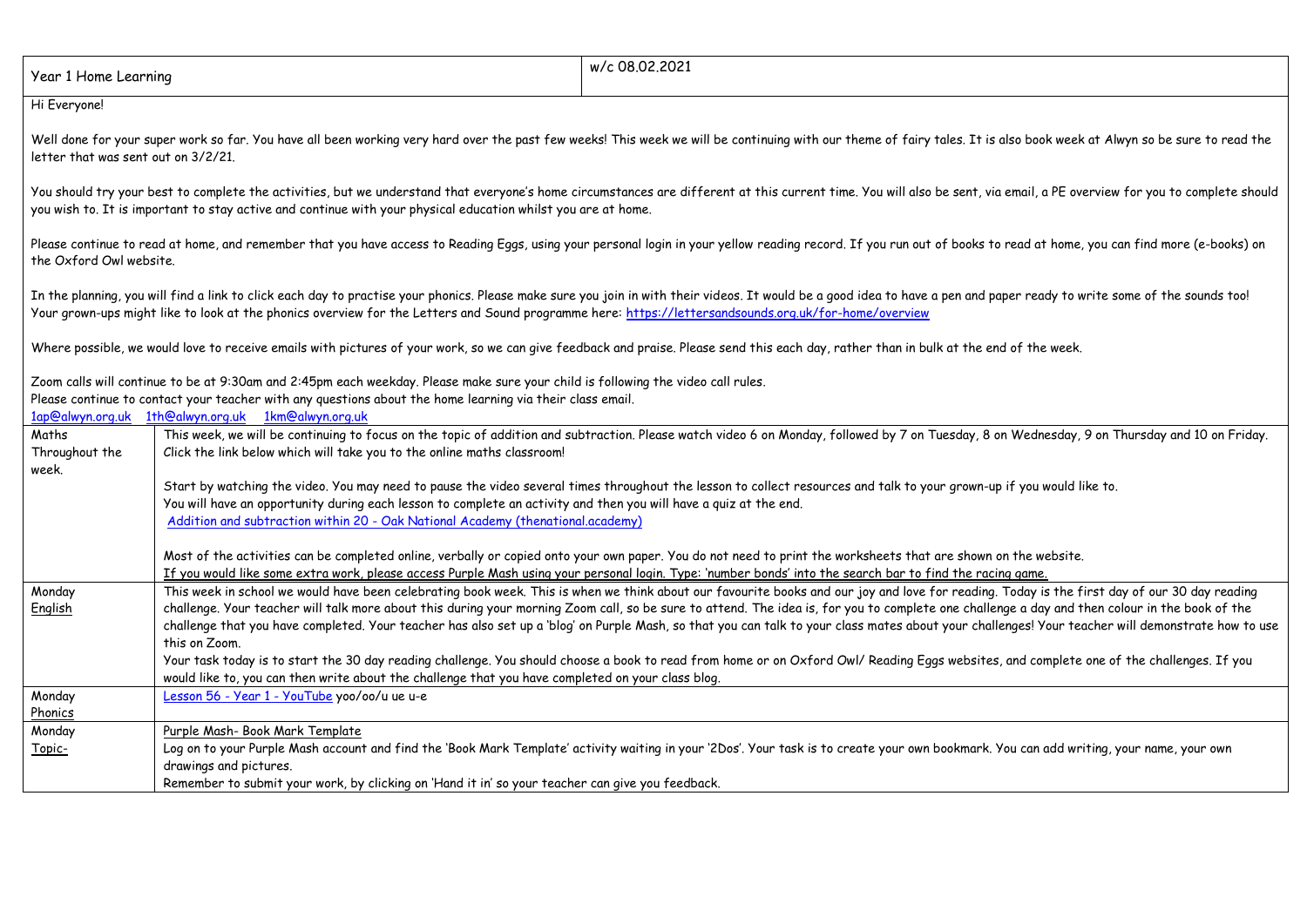| Tuesday            | Over the past few weeks we have been thinking about fairy tales. Can you remember which stories we have read?                                                                                   |
|--------------------|-------------------------------------------------------------------------------------------------------------------------------------------------------------------------------------------------|
| <u>English</u>     | Who is your favourite character out of all of the stories we have looked at? (Jack, the giant, Red Riding Hood, the big bad wolf, the granny, the three pigs).                                  |
|                    | Your task today is to create your own character for your own fairy tale. Think about what they would look like. Are they a person or a creature/animal? Are they a villain or a good character? |
|                    | You should draw a picture of your character and write some sentences to describe them.                                                                                                          |
|                    | Challenge: Use a range of conjunctions. Use a range of punctuation.                                                                                                                             |
|                    | Extra challenge: Write all or part of your own fairy tale!                                                                                                                                      |
| Tuesday            | Lesson 57 - Year 1 - YouTube ee/ea e e-e                                                                                                                                                        |
| Phonics            |                                                                                                                                                                                                 |
| Tuesday            | Purple Mash- Old and New Homes                                                                                                                                                                  |
| Topic-History      | Log on to your Purple Mash account and find the 'Old and New Homes' activity waiting in your '2Dos'. Your task is to choose two pictures, one old home and one new home, and write about their  |
|                    | differences.                                                                                                                                                                                    |
|                    | Remember to submit your work, by clicking on 'Hand it in' so your teacher can give you feedback.                                                                                                |
| Wednesday          | Purple Mash- My Monster                                                                                                                                                                         |
| English            | In fairy tales, there is quite often a villain. We have looked at villains such as the big bad wolf. In some fairy tales that are set in faraway lands, the villains are monsters!              |
|                    | Today you will be using Purple Mash to create your own villain monster.                                                                                                                         |
|                    | Log on to your Purple Mash account and find the 'My Monster' activity waiting in your '2Dos'. Your task is to create your monster picture and then you must write a short sentence about your   |
|                    | monster. You should also read the labels and place them in the correct places.                                                                                                                  |
|                    | Remember to submit your work, by clicking on 'Hand it in' so your teacher can give you feedback.                                                                                                |
| Wednesday          | Lesson 58 - Year 1 - YouTube ow/ou/oi/oy/ur/ir                                                                                                                                                  |
| Phonics            |                                                                                                                                                                                                 |
| Wednesday          | Over the past few weeks we have been thinking about homes and houses through the years. Today you will be looking at the inside of homes (interior) from Victorian times and comparing them     |
| Topic-History      | to homes now.                                                                                                                                                                                   |
|                    | Look at the PDF file titled 'Comparing Victorian and modern homes'. Your task is to write some sentences to describe the similarities and differences between Victorian and modern homes. You   |
|                    | can also draw some pictures.                                                                                                                                                                    |
| Thursday           | Purple Mash- Blank Book review                                                                                                                                                                  |
| English            |                                                                                                                                                                                                 |
|                    | Today you will need to think about your favourite book. It could be a book that you have read at school, a book that you have at home or one you have read online.                              |
|                    | You will be writing a 'book review' about this book. When you review a book you should be answering questions like: What happens in the book? What do you like about it? What don't you like    |
|                    | about it? Who is your favourite character?                                                                                                                                                      |
|                    |                                                                                                                                                                                                 |
|                    | Use the Purple Mash template to complete this activity. Log on to your account and find the 'Blank Book Review' activity waiting in your '2Dos'.                                                |
|                    | Remember to submit your work, by clicking on 'Hand it in' so your teacher can give you feedback.                                                                                                |
|                    |                                                                                                                                                                                                 |
|                    | Challenge: Use 3 conjunctions (because, but, so). Use a range of punctuation (?,!).                                                                                                             |
| Thursday           | Lesson 59 - Year 1 - YouTube review                                                                                                                                                             |
| <u>Phonics</u>     |                                                                                                                                                                                                 |
| Thursday           | Collaging - Today you will be creating a collage. You will need some old books, magazines, pictures. You will need to cut these up to create a new picture. Do not do this without your adult's |
| <u> Topic- Art</u> | permission.                                                                                                                                                                                     |
|                    | If you do not have any items to cut up, you could use objects around your home to create a picture and then take a photo before putting the objects back.                                       |
| Friday             | Purple Mash- Blank Postcard                                                                                                                                                                     |
| <u>English</u>     | Log on to your Purple Mash account and find the 'Blank Postcard' activity waiting in your '2Dos'. Your task is to write a postcard to a fairy tale character of your choice. Your teacher will  |
|                    | demonstrate this on your morning Zoom call. You will need to write your message on the left hand side, the address on the right hand side and then click the green arrow at the bottom of the   |
|                    | page to create a picture on the flip side.                                                                                                                                                      |
|                    | Remember to submit your work, by clicking on 'Hand it in' so your teacher can give you feedback.                                                                                                |
|                    |                                                                                                                                                                                                 |
| Friday             | Lesson 60 - Year 1 - YouTube review                                                                                                                                                             |